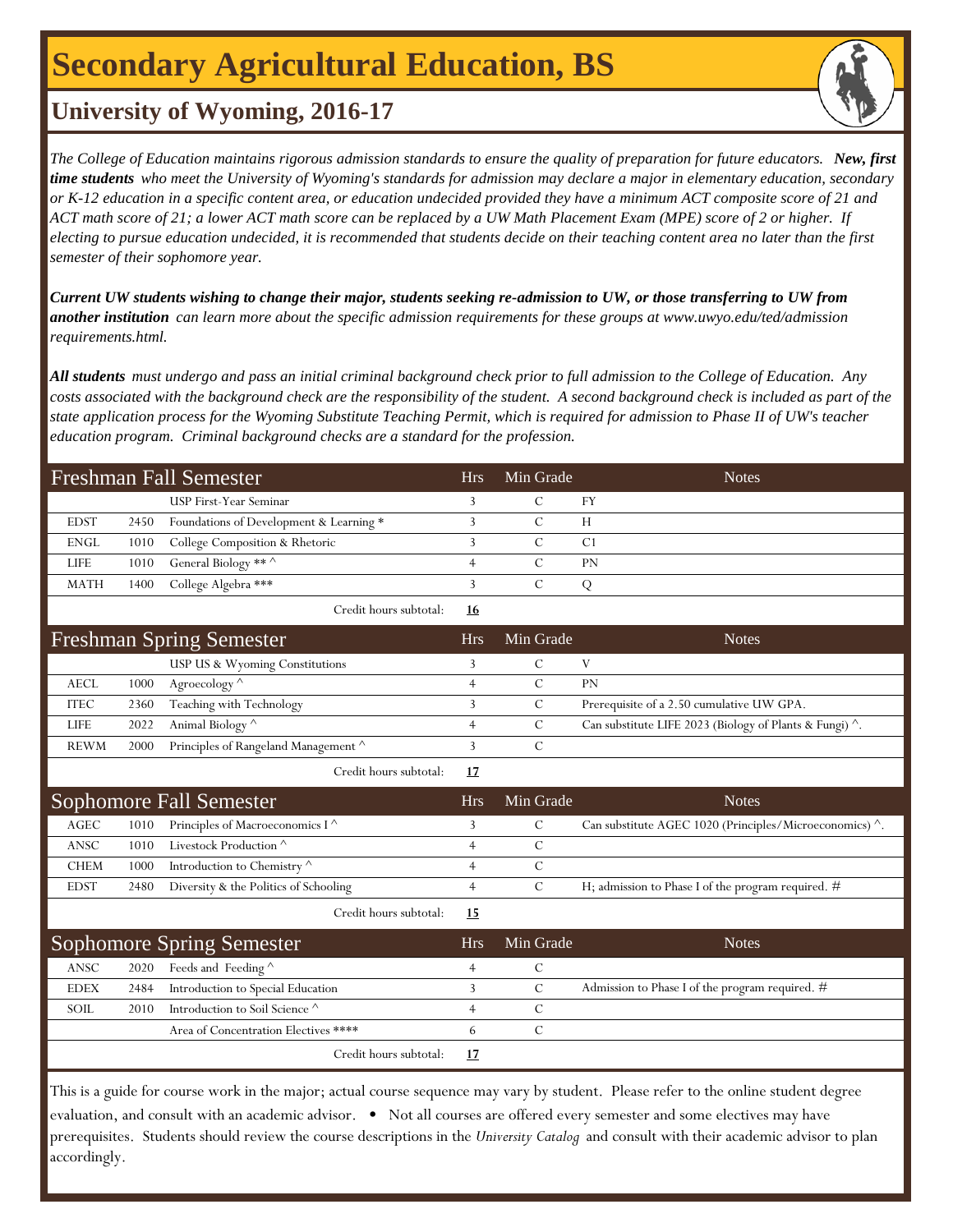# **Secondary Agricultural Education, BS**

### **University of Wyoming, 2016-17**

|             |      | <b>Junior Fall Semester</b>                  | <b>Hrs</b>     | Min Grade     | <b>Notes</b>                                                              |
|-------------|------|----------------------------------------------|----------------|---------------|---------------------------------------------------------------------------|
| <b>EDAG</b> | 4170 | Principles of Ag Mechanics & Technology ^    | 3              | C             |                                                                           |
| <b>EDST</b> | 3550 | <b>Educational Assessment</b>                | $\overline{2}$ | $\mathcal{C}$ | Prerequisite of a 2.75 cumulative UW gpa.                                 |
| <b>PLNT</b> | 2025 | Horticultural Science <sup>^</sup>           | 3              | $\mathcal{C}$ |                                                                           |
|             |      | Area of Concentration Electives ****         | 6              | $\mathcal{C}$ |                                                                           |
|             |      | Elective                                     | 3              |               |                                                                           |
|             |      | Credit hours subtotal:                       | 17             |               |                                                                           |
|             |      | <b>Junior Spring Semester</b>                | <b>Hrs</b>     | Min Grade     | <b>Notes</b>                                                              |
| <b>EDST</b> | 3000 | Teacher as Practitioner                      | 6              | C             | C2; admission to Phase II of the program required. $#$                    |
| <b>LIFE</b> | 3400 | General Ecology ^                            | 3              | $\mathcal{C}$ |                                                                           |
|             |      | Area of Concentration Electives ****         | 6              | $\mathcal{C}$ |                                                                           |
|             |      | Credit hours subtotal:                       | 15             |               |                                                                           |
|             |      | <b>Senior Fall Semester</b>                  | <b>Hrs</b>     | Min Grade     | <b>Notes</b>                                                              |
| <b>EDAG</b> | 4180 | Techniques of Ag Mechanics & Technology ^    | 3              | $\mathcal{C}$ |                                                                           |
| <b>EDSE</b> | 3278 | Methods I: Secondary Agricultural Education  | 3              | $\mathcal{C}$ | Admission to Phase IIIa of the program required. #                        |
| <b>EDSE</b> | 4278 | Methods II: Secondary Agricultural Education | 4              | $\mathcal{C}$ | C3; admission to Phase IIIa of the program required. #                    |
|             |      | Elective                                     | $\overline{4}$ |               |                                                                           |
|             |      | Credit hours subtotal:                       | 14             |               |                                                                           |
|             |      | <b>Senior Spring Semester</b>                | <b>Hrs</b>     | Min Grade     | <b>Notes</b>                                                              |
| <b>EDSE</b> | 4500 | Residency in Teaching                        | 15             | S             | Admission to Phase IIIb of the program required; offered S/U<br>only. $#$ |
|             |      | Credit hours subtotal:                       | 15             |               |                                                                           |
|             |      | <b>TOTAL CREDIT HOURS:</b>                   | 126            |               |                                                                           |

#### **University of Wyoming requirements:**

Students must have a minimum cumulative GPA of 2.0 to graduate. • Students must complete 42 hours of upper division (3000-level or above) coursework, 30 of which must be from the University of Wyoming. • Courses must be taken for a letter grade unless offered only for S/U. • University Studies Program (USP) Human Culture (H) and Physical & Natural World (PN) courses must be taken outside of the major subject, but can be cross-listed with the major.

#### **College of Education requirements:**

This plan assumes student college readiness. Students should be able to start taking 1000-level courses the first semester of college. • All professional education courses must be completed with a grade of C or higher. Grades of C- or lower will not satisfy this requirement.

**[# The Wyoming Teacher Education Program](http://www.uwyo.edu/ted/majors-and-program-sheets)** operates in a series of phases: Phase I, Phase II, Phase IIIa, and Phase IIIb. [Co](http://www.uwyo.edu/ted/majors-and-program-sheets)ntinuation in the program in any content area is dependent upon the successful completion of prerequisites for each phase. Specific [inf](http://www.uwyo.edu/ted/majors-and-program-sheets)ormation about these requirements can be found on the program sheets for each content area that are located at *[ww](http://www.uwyo.edu/ted/majors-and-program-sheets)w.uwyo.edu/ted/majors-and-program-sheets.*

#### **Secondary Agricultural Education Program Notes:**

• A minimum cumulative gpa of 2.75 is required, as well as a minimum 2.5 gpa in major content. All major content courses must be completed with a grade of C or higher. Grades of C- or lower will not satisfy this requirement. • Students in this major are required to have an advisor assigned in the College of Education and an advisor assigned in the College of Agriculture and Natural Resources.